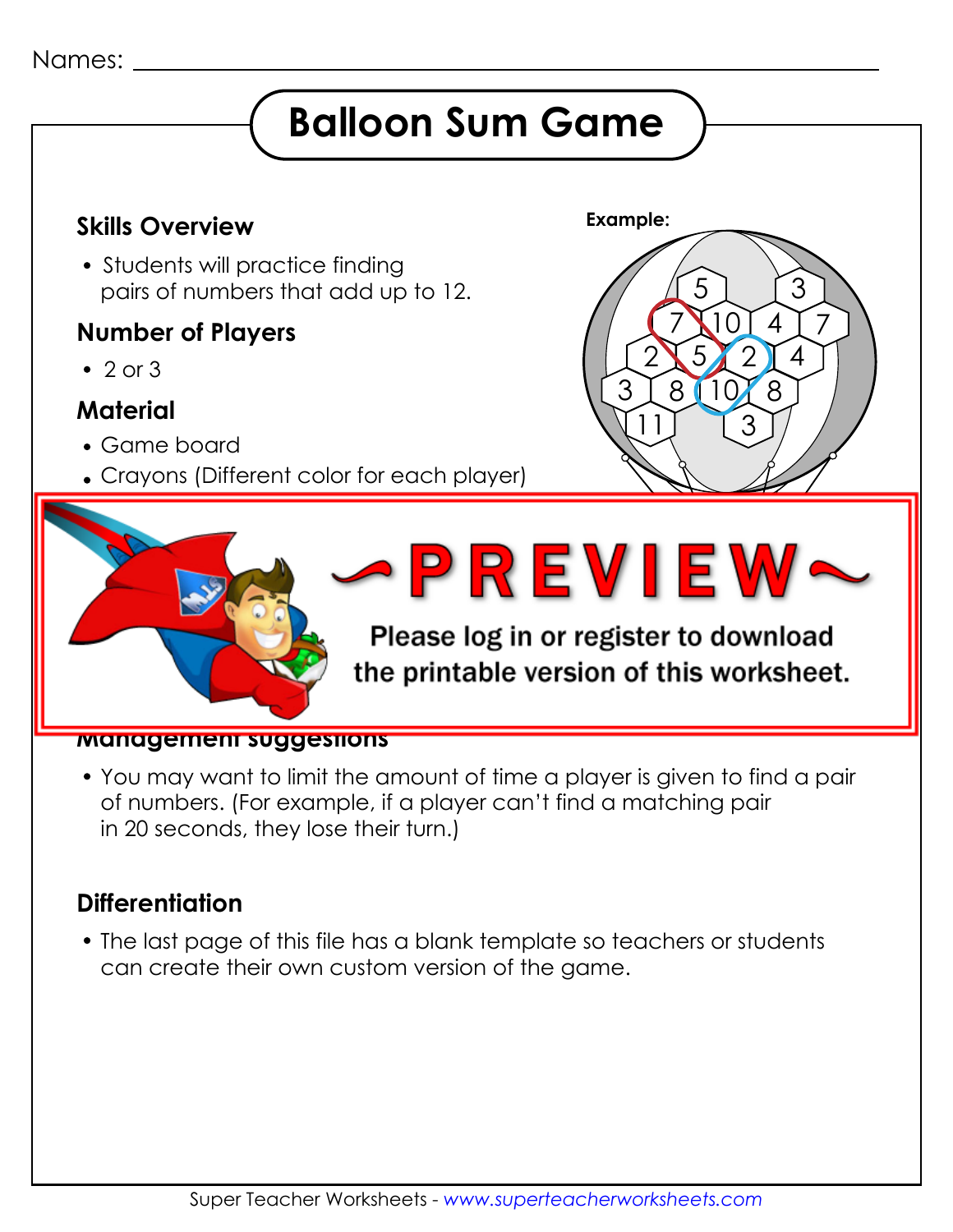```
Names:
```
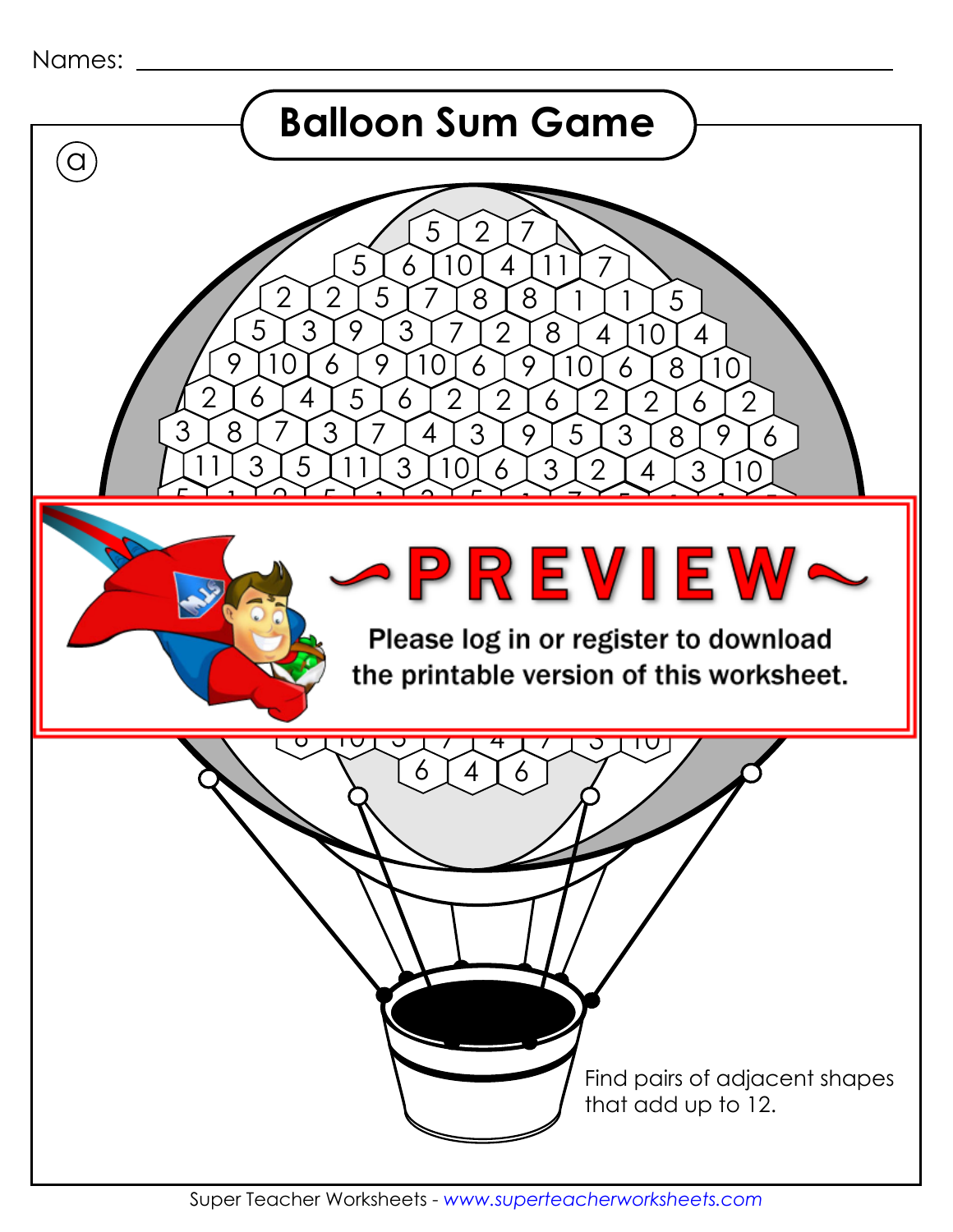```
Names:
```
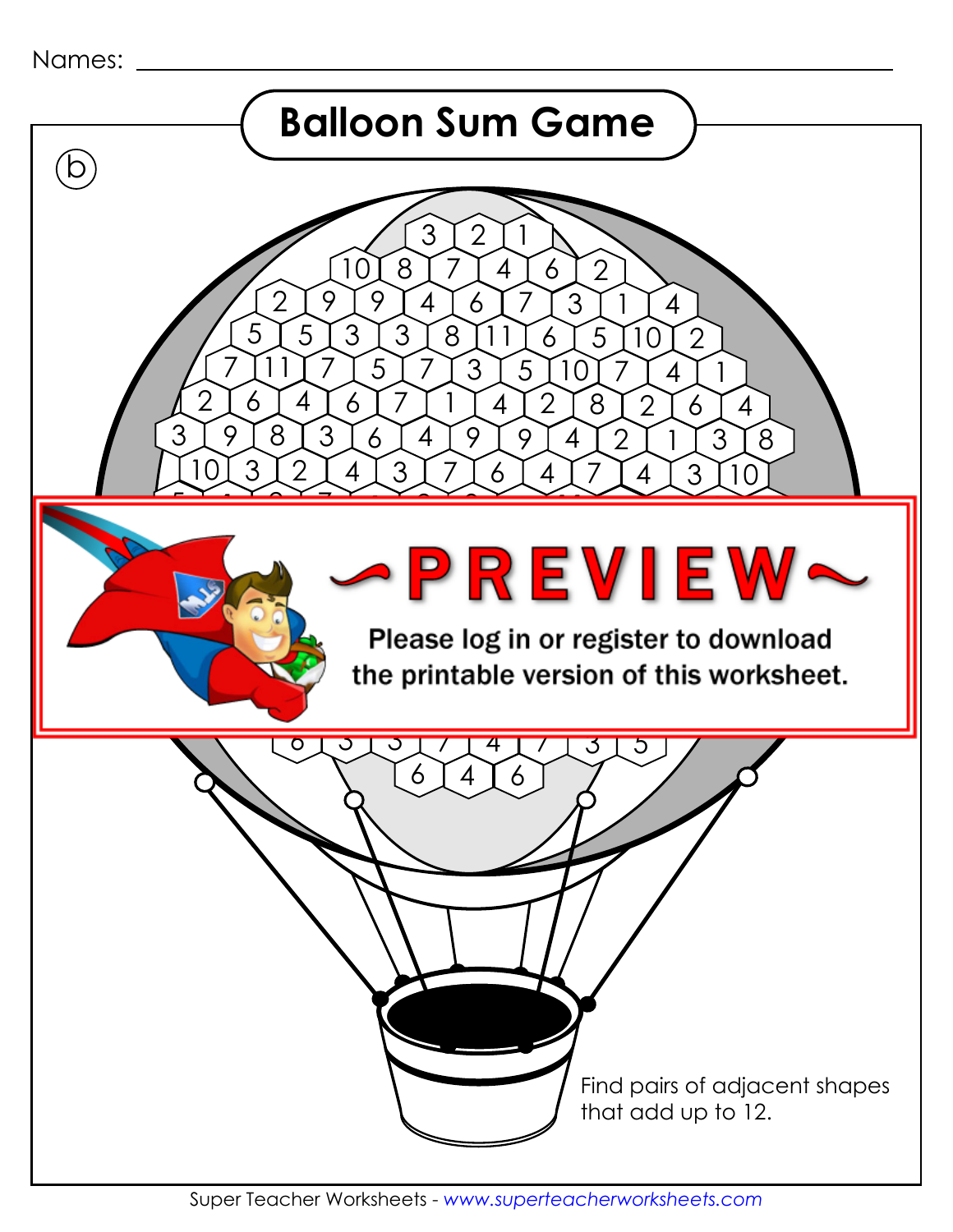Names:

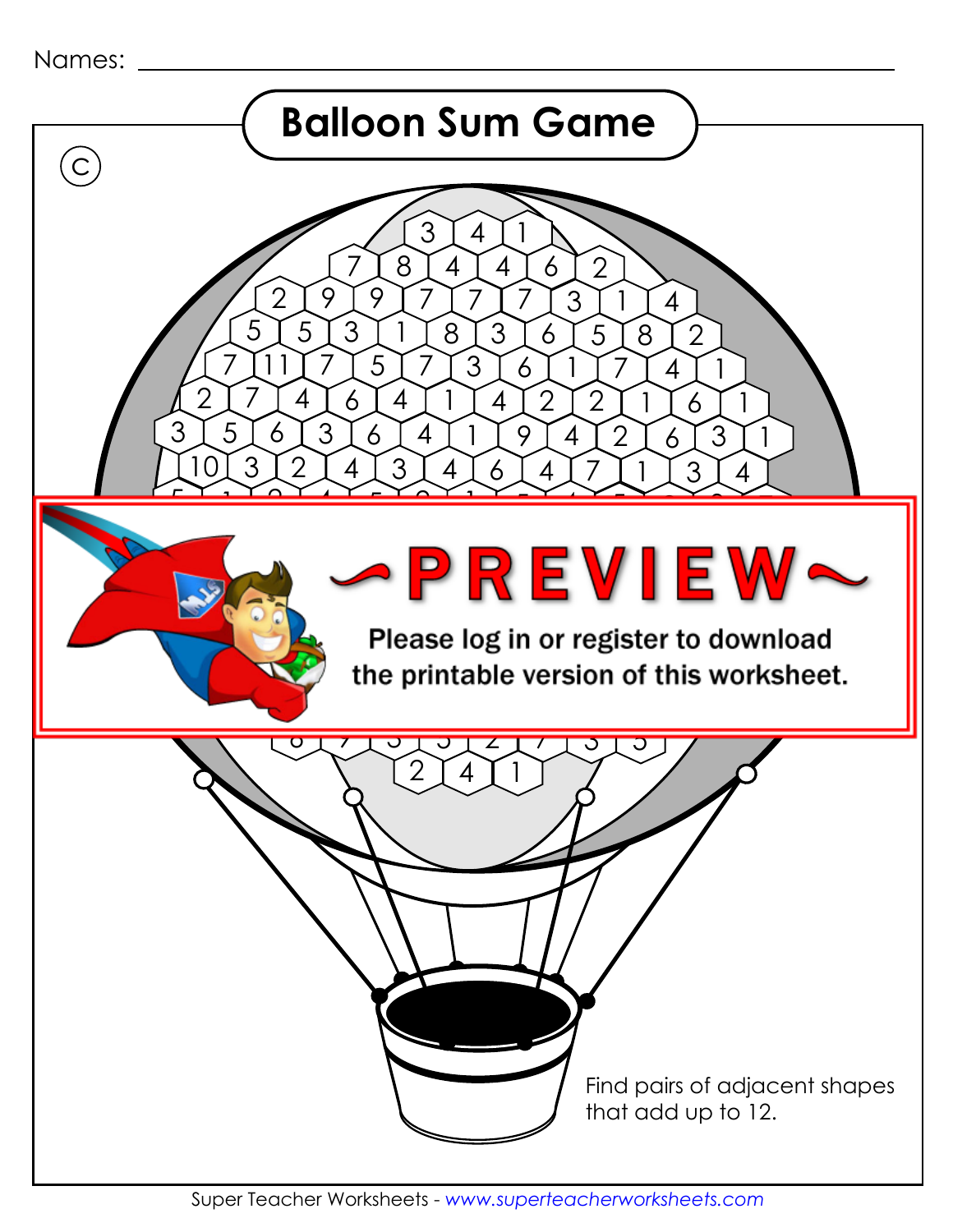```
Names:
```
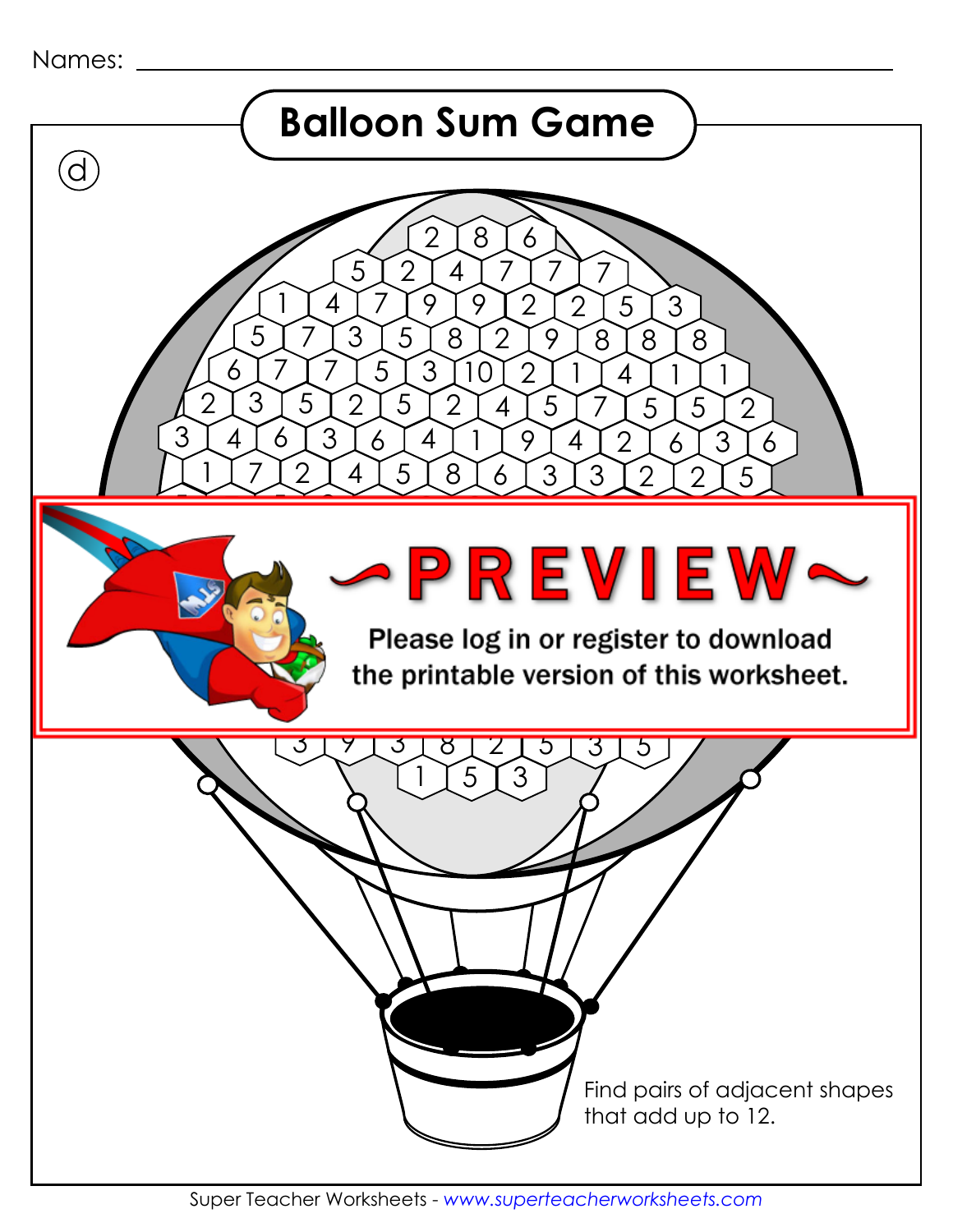## **ANSWER KEY**

# **Balloon Sum Game**





5<sup>13</sup> 

  $4\sqrt{5}$ 

 3丄7

<u>3</u> **1**7

 $10 8 8$ 

 $6 \times 3 \times 3 \times 7 \times 4 \times 7$ 

<u>6</u> 5

 

 3丄3

 

7 J 1

2

  $\mathbf{A}$ 

2 9 9 4 6 7 7 3 1 1 4

 

  $4 \times 7$ 

 3人6

  $4\sqrt{10}$ 

 

 3 丿 5

 $\sqrt{5}$ 

 

8

 

  $3\sqrt{2}$ 

> 3人2

 $\sqrt{4}$ 

 

4

Please log in or register to download and the contract of the contract of the contract of the contract of the contract of the contract of the contract of the contract of the contract of the contract of the contract of the contract of the contract of the contra

4



 

 3人5

 

6 J 2

 

4

Super Teacher Worksheets - *www.superteacherworksheets.com*